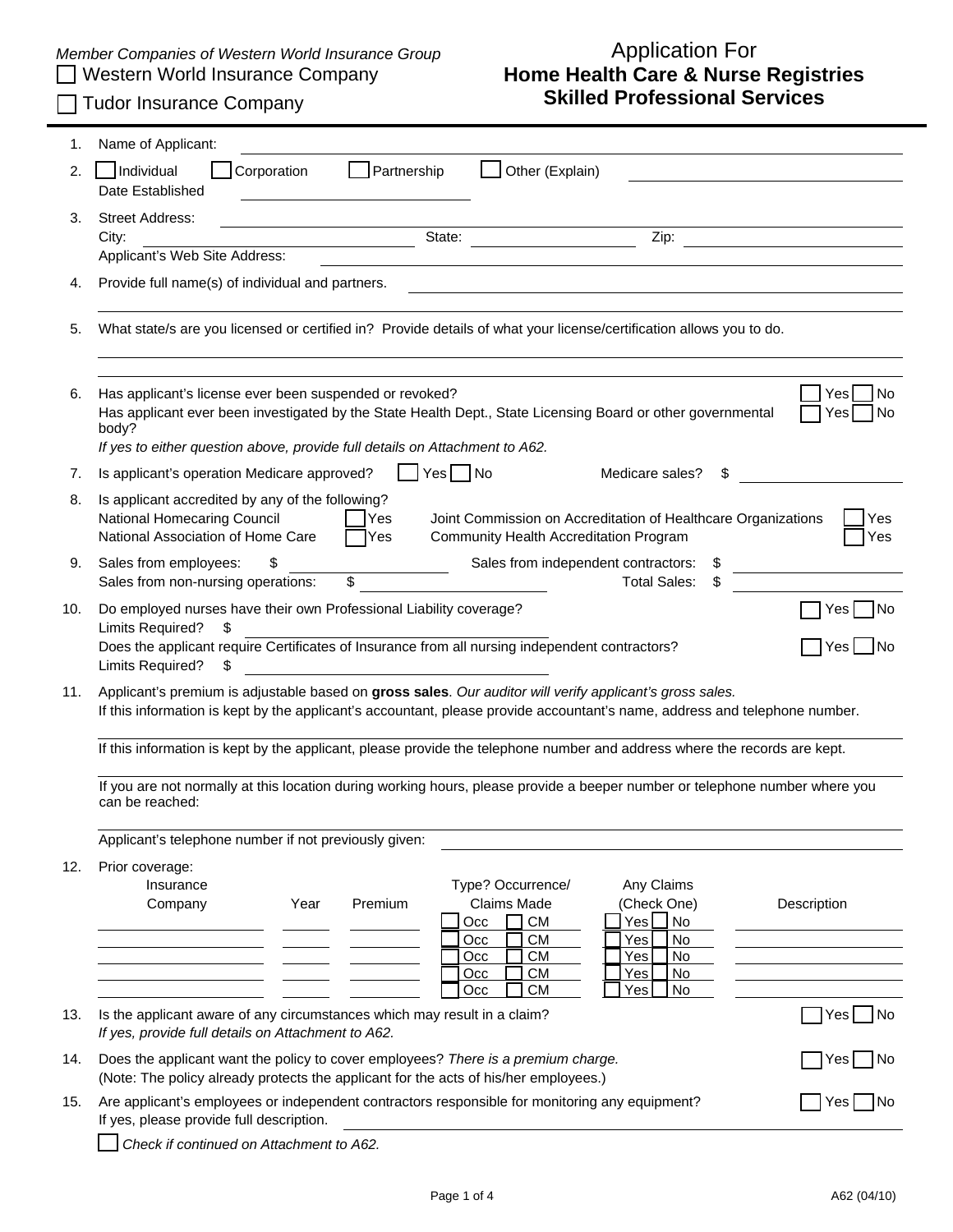| 16. | Are employees required to complete daily work reports?<br>If patient is receiving skilled care, does patient have a current and regularly updated physician treatment plan<br>on file with your agency?                                                                                                      |                                                                                                                  |                                                                                                                                                         |                                                                                                                                                                      |          |                                            | $\Box$ Yes $\Box$ No<br>$\Box$ Yes $\Box$ No<br>$\square$ Yes $\square$ No                                                                                 |
|-----|--------------------------------------------------------------------------------------------------------------------------------------------------------------------------------------------------------------------------------------------------------------------------------------------------------------|------------------------------------------------------------------------------------------------------------------|---------------------------------------------------------------------------------------------------------------------------------------------------------|----------------------------------------------------------------------------------------------------------------------------------------------------------------------|----------|--------------------------------------------|------------------------------------------------------------------------------------------------------------------------------------------------------------|
|     | Does applicant conduct patient/client surveys?<br>Is there an informed consent process in place?                                                                                                                                                                                                             | Does applicant utilize a formal Quality Assurance/Risk Management program?                                       |                                                                                                                                                         |                                                                                                                                                                      |          |                                            |                                                                                                                                                            |
|     | Are there written policies in place for:<br>Drug administration procedures?<br>Emergencies in the field?<br>Employee training?<br>Food preparation?<br>Handling of complaints?<br>Medical equipment training?                                                                                                | $\Box$ Yes $\Box$ No<br>Yes $\Box$ No<br>Yes $\Box$ No<br>Yes $\Box$ No<br>Yes $\Box$ No<br>$\Box$ Yes $\Box$ No | Patient acceptance?<br>Patient rights?<br>Physician orders?<br>Proper lifting?<br>Reporting of suspected physical/sexual abuse?<br>Termination of Care? |                                                                                                                                                                      |          |                                            | $\square$ Yes $\square$ No<br>$\Box$ Yes $\,\Box$ No<br>$\Box$ Yes $\Box$ No<br>$\square$ Yes $\square$ No<br>$\Box$ Yes $\Box$ No<br>$\Box$ Yes $\Box$ No |
|     | ** If the answer to any question is no, refer risk to Company.                                                                                                                                                                                                                                               |                                                                                                                  |                                                                                                                                                         |                                                                                                                                                                      |          |                                            |                                                                                                                                                            |
| 17. | Please provide details of employed<br>or contracted personnel:<br>Aides<br>LPN's                                                                                                                                                                                                                             | Number<br>Employed                                                                                               | Number<br>Contracted                                                                                                                                    | Contractors<br>Ins. Limits<br>Required                                                                                                                               | Hospital | Percentage working in:<br>Nursing<br>Home* | Home                                                                                                                                                       |
|     | RN's<br><b>Nurse Practitioners</b><br><b>Dialysis Technicians</b><br><b>Medical Social Workers</b><br><b>Mental Health Professionals</b><br>Phlebotomists<br><b>Physician Assistants</b>                                                                                                                     |                                                                                                                  |                                                                                                                                                         |                                                                                                                                                                      |          |                                            |                                                                                                                                                            |
|     | Physicians/Medical Director<br>Therapists (Physical, Speech<br>Occupational or Respiratory)<br>Others (Specify)                                                                                                                                                                                              |                                                                                                                  |                                                                                                                                                         |                                                                                                                                                                      |          |                                            |                                                                                                                                                            |
|     | Percentage of Clients under 18 years of age?<br>* If yes, is contract with client for private duty work? T Yes T No If no, please explain on Attachment to A62.                                                                                                                                              | $\%$                                                                                                             |                                                                                                                                                         | Percentage of Clients over 65 years of age? _                                                                                                                        |          | %                                          |                                                                                                                                                            |
| 18. | Are the following background checks performed?<br>All prior employers?<br>All educational institutions?<br>Driver's license information?<br>Drug screening required?<br>Federal, State (if possible) and County<br>criminal record search?<br>** If the answer to any question is no, refer risk to Company. | Yes<br>Yes<br>Yes<br>$Yes \Box No$<br>∩Yes ∏ No                                                                  | No<br>No<br>l No                                                                                                                                        | Home telephone verification?<br>Professional licensing verification?<br>Residency information?<br>Sex offender registry search?<br>Social Security No. verification? |          |                                            | 1No<br>Yes<br>No l<br>Yes<br>Yes $\Box$ No<br>Yes $\Box$ No<br>Yes $\n  No\n$                                                                              |
| 19. | Are any of the following services performed or offered? Show percentage of receipts.<br>If the answer to any question is yes, provide full details on Attachment to A62.<br>AIDS case management?<br>Ambulatory dialysis?<br>Cardiac recovery programs/cardiac<br>monitoring?                                | $\sqcap$ Yes<br>Yes<br>$\gamma$ Yes                                                                              | %<br>$\neg$ No<br>%<br>7 No<br>% $\Box$ No                                                                                                              | Medical lab services?<br>Operating room?<br>Pain management?<br>Parenteral and enteral                                                                               |          | Yes<br>Yes<br><b>Yes</b><br>$\Box$ Yes     | No<br>%<br>%<br>No<br>%<br>No<br>$\%$<br>No                                                                                                                |
|     | Chemotherapy?<br>Chronic/terminal illness management?<br>Complex wound management?<br>Crisis intervention of psychiatric patients?<br>Infusion (IV therapy)?<br>Description of IV therapy performed:                                                                                                         | $\mathsf{\mathsf{I}Yes}$<br>Yes l<br>Yes<br> Yes<br>$\exists$ Yes                                                | %<br>$\Box$ No<br>%<br>$\overline{\phantom{a}}$ No<br>%<br>l No<br>$%$ No<br>$%$ $\Box$ No                                                              | feeding through gastros-<br>tomy tube or central line?<br>Pediatric home care?<br>Rehabilitative services?<br>Short-stay surgery home<br>recovery?                   |          | Yes<br>Yes<br>Yes                          | %<br>N <sub>o</sub><br>$\%$<br>No<br>%<br>No                                                                                                               |
|     |                                                                                                                                                                                                                                                                                                              |                                                                                                                  |                                                                                                                                                         | Telemedicine?<br>Tracheostomy/ventilator<br>care?                                                                                                                    |          | $\exists$ Yes<br>Yes                       | No<br>%<br>%<br>7 No                                                                                                                                       |
|     | Labor/delivery room?<br>Maternal/newborn assessment or<br>neonatal monitoring?<br>Other?                                                                                                                                                                                                                     | ]Yes<br>Yes                                                                                                      | $\%$<br>No.<br>$%$ No                                                                                                                                   | Twenty-four hour service /<br>live-in service?<br>If Yes, is this shift work?                                                                                        |          | $\Box$ Yes<br>$\Box$ Yes $\_\_$            | $\%$<br>$\blacksquare$ No<br><b>No</b><br>%                                                                                                                |

\*\* If the answer to any question is yes, refer risk to Company.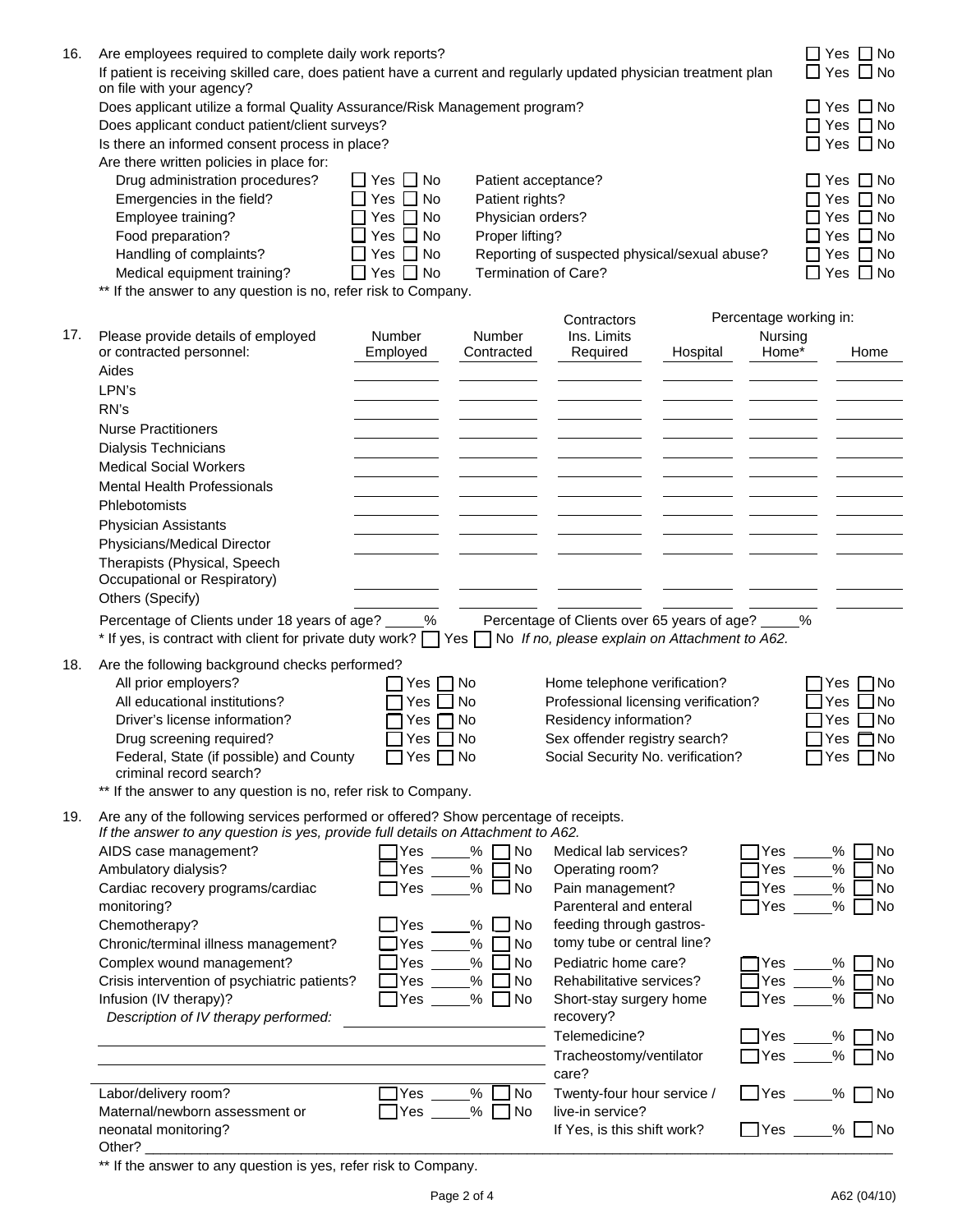| Please describe services performed by any other professionals.                                                                                                                                                                                                                                                                                               |                                                                                                                                                                                                                                                           |                                                                                                                                                                                                                                   |                                                                               |                                                                                                                                                                              |                                                                        |                                                                                                                                                                                                                                                                                                                                                                                                                                                                                                                                                                                                                         |
|--------------------------------------------------------------------------------------------------------------------------------------------------------------------------------------------------------------------------------------------------------------------------------------------------------------------------------------------------------------|-----------------------------------------------------------------------------------------------------------------------------------------------------------------------------------------------------------------------------------------------------------|-----------------------------------------------------------------------------------------------------------------------------------------------------------------------------------------------------------------------------------|-------------------------------------------------------------------------------|------------------------------------------------------------------------------------------------------------------------------------------------------------------------------|------------------------------------------------------------------------|-------------------------------------------------------------------------------------------------------------------------------------------------------------------------------------------------------------------------------------------------------------------------------------------------------------------------------------------------------------------------------------------------------------------------------------------------------------------------------------------------------------------------------------------------------------------------------------------------------------------------|
|                                                                                                                                                                                                                                                                                                                                                              |                                                                                                                                                                                                                                                           |                                                                                                                                                                                                                                   |                                                                               |                                                                                                                                                                              |                                                                        |                                                                                                                                                                                                                                                                                                                                                                                                                                                                                                                                                                                                                         |
| Please list any medical equipment applicant supplies to clients.                                                                                                                                                                                                                                                                                             |                                                                                                                                                                                                                                                           |                                                                                                                                                                                                                                   |                                                                               |                                                                                                                                                                              |                                                                        |                                                                                                                                                                                                                                                                                                                                                                                                                                                                                                                                                                                                                         |
| Does the applicant sell or rent equipment to clients?                                                                                                                                                                                                                                                                                                        |                                                                                                                                                                                                                                                           |                                                                                                                                                                                                                                   |                                                                               |                                                                                                                                                                              |                                                                        | Yes   No                                                                                                                                                                                                                                                                                                                                                                                                                                                                                                                                                                                                                |
|                                                                                                                                                                                                                                                                                                                                                              |                                                                                                                                                                                                                                                           |                                                                                                                                                                                                                                   |                                                                               |                                                                                                                                                                              |                                                                        |                                                                                                                                                                                                                                                                                                                                                                                                                                                                                                                                                                                                                         |
| Check if continued on Attachment to A62.                                                                                                                                                                                                                                                                                                                     |                                                                                                                                                                                                                                                           |                                                                                                                                                                                                                                   |                                                                               |                                                                                                                                                                              |                                                                        |                                                                                                                                                                                                                                                                                                                                                                                                                                                                                                                                                                                                                         |
| <b>Limits of Insurance Requested</b><br>General Aggregate Limit (Other than Products-Completed Operations)<br>Products-Completed Operations Aggregate Limit<br>Personal and Advertising Injury Limit<br>Each Occurrence Limit<br>Damage to Premises Rented to You (Up to \$100,000 limit available)<br>Medical Expense Limit (Up to \$5,000 limit available) |                                                                                                                                                                                                                                                           |                                                                                                                                                                                                                                   |                                                                               |                                                                                                                                                                              |                                                                        | Any One (1) Premises<br>Any One (1) Person                                                                                                                                                                                                                                                                                                                                                                                                                                                                                                                                                                              |
|                                                                                                                                                                                                                                                                                                                                                              |                                                                                                                                                                                                                                                           |                                                                                                                                                                                                                                   |                                                                               |                                                                                                                                                                              |                                                                        |                                                                                                                                                                                                                                                                                                                                                                                                                                                                                                                                                                                                                         |
|                                                                                                                                                                                                                                                                                                                                                              |                                                                                                                                                                                                                                                           |                                                                                                                                                                                                                                   |                                                                               |                                                                                                                                                                              |                                                                        | Yes   No                                                                                                                                                                                                                                                                                                                                                                                                                                                                                                                                                                                                                |
| allegation of misconduct?<br>Please provide details:                                                                                                                                                                                                                                                                                                         |                                                                                                                                                                                                                                                           |                                                                                                                                                                                                                                   |                                                                               |                                                                                                                                                                              |                                                                        |                                                                                                                                                                                                                                                                                                                                                                                                                                                                                                                                                                                                                         |
| claims brought against it while you were there?<br>Describe:                                                                                                                                                                                                                                                                                                 |                                                                                                                                                                                                                                                           |                                                                                                                                                                                                                                   |                                                                               |                                                                                                                                                                              |                                                                        | Yes<br>No.                                                                                                                                                                                                                                                                                                                                                                                                                                                                                                                                                                                                              |
|                                                                                                                                                                                                                                                                                                                                                              |                                                                                                                                                                                                                                                           |                                                                                                                                                                                                                                   |                                                                               |                                                                                                                                                                              |                                                                        | l No<br>Yes                                                                                                                                                                                                                                                                                                                                                                                                                                                                                                                                                                                                             |
| If NO, please explain:                                                                                                                                                                                                                                                                                                                                       |                                                                                                                                                                                                                                                           |                                                                                                                                                                                                                                   |                                                                               |                                                                                                                                                                              |                                                                        | Yes<br>INo                                                                                                                                                                                                                                                                                                                                                                                                                                                                                                                                                                                                              |
|                                                                                                                                                                                                                                                                                                                                                              |                                                                                                                                                                                                                                                           |                                                                                                                                                                                                                                   |                                                                               |                                                                                                                                                                              |                                                                        | \$1MM/2MM                                                                                                                                                                                                                                                                                                                                                                                                                                                                                                                                                                                                               |
| What types of non-owned autos will be used in your business?                                                                                                                                                                                                                                                                                                 |                                                                                                                                                                                                                                                           |                                                                                                                                                                                                                                   |                                                                               |                                                                                                                                                                              |                                                                        |                                                                                                                                                                                                                                                                                                                                                                                                                                                                                                                                                                                                                         |
| Total Number of Non-owned autos used in your business?                                                                                                                                                                                                                                                                                                       |                                                                                                                                                                                                                                                           |                                                                                                                                                                                                                                   |                                                                               |                                                                                                                                                                              |                                                                        |                                                                                                                                                                                                                                                                                                                                                                                                                                                                                                                                                                                                                         |
| Do you require your employees to have their own insurance?                                                                                                                                                                                                                                                                                                   |                                                                                                                                                                                                                                                           |                                                                                                                                                                                                                                   |                                                                               |                                                                                                                                                                              |                                                                        | ่  Yes  <br>No.                                                                                                                                                                                                                                                                                                                                                                                                                                                                                                                                                                                                         |
| If YES, describe relationship and use:                                                                                                                                                                                                                                                                                                                       |                                                                                                                                                                                                                                                           |                                                                                                                                                                                                                                   |                                                                               |                                                                                                                                                                              |                                                                        | Yes   No                                                                                                                                                                                                                                                                                                                                                                                                                                                                                                                                                                                                                |
| Please check the limits you are requesting:<br>\$500,000<br>\$100,000<br>$$300,000$ $\Box$<br>\$1MM                                                                                                                                                                                                                                                          |                                                                                                                                                                                                                                                           |                                                                                                                                                                                                                                   |                                                                               |                                                                                                                                                                              |                                                                        |                                                                                                                                                                                                                                                                                                                                                                                                                                                                                                                                                                                                                         |
| Date                                                                                                                                                                                                                                                                                                                                                         |                                                                                                                                                                                                                                                           |                                                                                                                                                                                                                                   |                                                                               |                                                                                                                                                                              |                                                                        |                                                                                                                                                                                                                                                                                                                                                                                                                                                                                                                                                                                                                         |
|                                                                                                                                                                                                                                                                                                                                                              |                                                                                                                                                                                                                                                           |                                                                                                                                                                                                                                   |                                                                               |                                                                                                                                                                              |                                                                        |                                                                                                                                                                                                                                                                                                                                                                                                                                                                                                                                                                                                                         |
|                                                                                                                                                                                                                                                                                                                                                              | Check if continued on Attachment to A62.<br>If yes, complete Application A-17.<br>Each Professional Incident Limit (if applicable)<br>Effective Dates Desired - From:<br>If YES, what are the minimum liability limits required?<br>Applicant's Signature | Please provide details of licensing or certification needed for this operation.<br>To:<br>Describe type of checks performed (prior employer, police, etc.):<br>Are there written guidelines in place regarding sexual misconduct? | Please check the limits you are requesting: $\Box$ \$25,000/50,000 - included | Does your facility do background checks on all employees and volunteers?<br>Will you use Non-owned autos other than those owned by your employees?<br><b>Producing Agent</b> | \$50,000/100,000   \$100,000/300,000   \$300,000/600,000 \$500,000/1MM | FOR SEXUAL MOLESTATION COVERAGE, PLEASE COMPLETE QUESTIONS 26. THROUGH 30.<br>\$25,000/50,000 limit is included at no additional charge. Higher limits are available for an additional premium charge<br>(see below). If sexual molestation coverage is not desired, please check here $\Box$ Coverage is NOT requested.<br>Has your facility had any incidents or claims brought against it for sexual molestation or any other<br>Has any facility that you have been associated with in the past ever had any incidents occur or<br>FOR HIRED AND NON-OWNED AUTO COVERAGE, PLEASE COMPLETE QUESTIONS 31. THROUGH 35. |